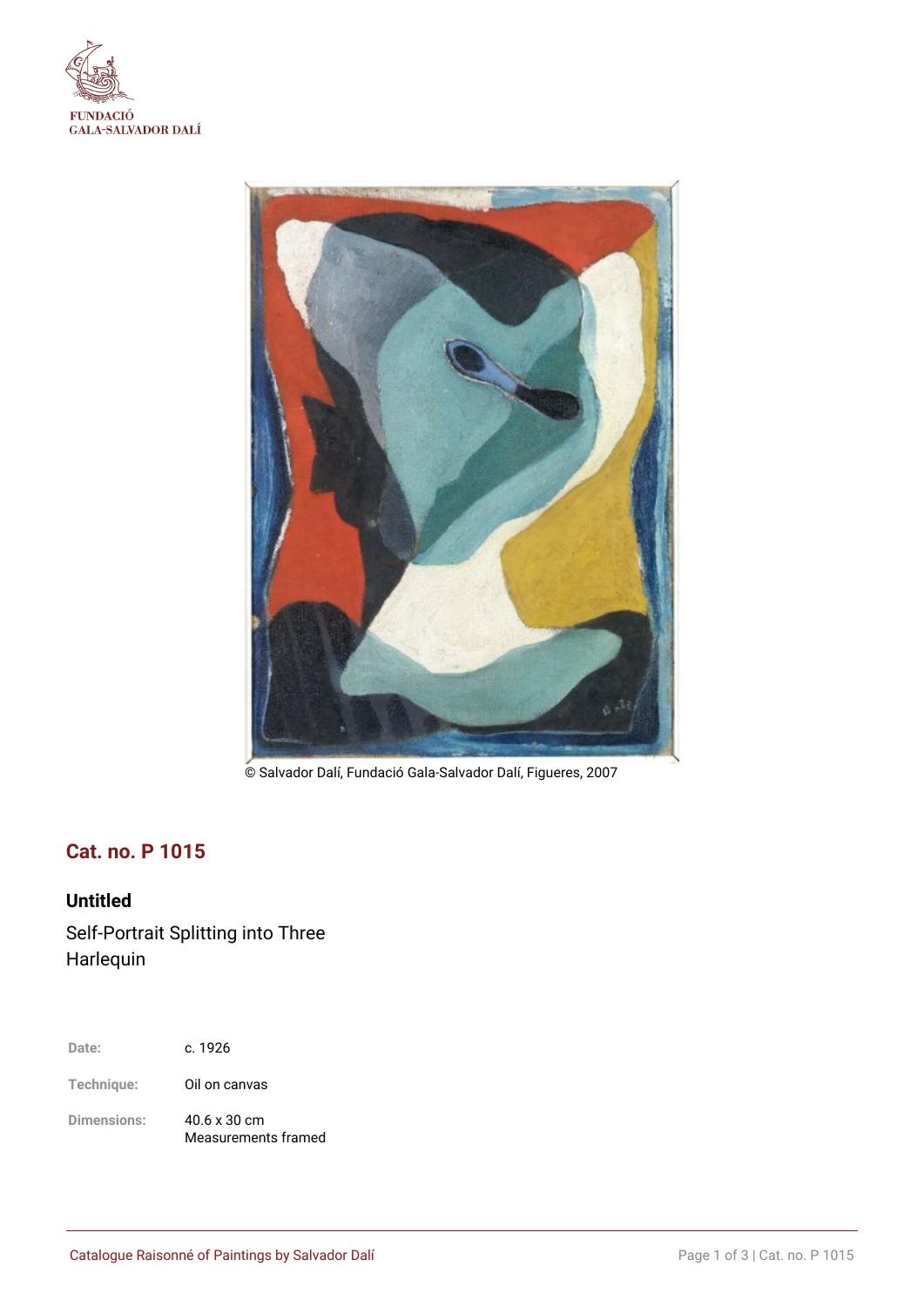

**Signature:** Signed lower right: *Dali*

**Location:** Private collection